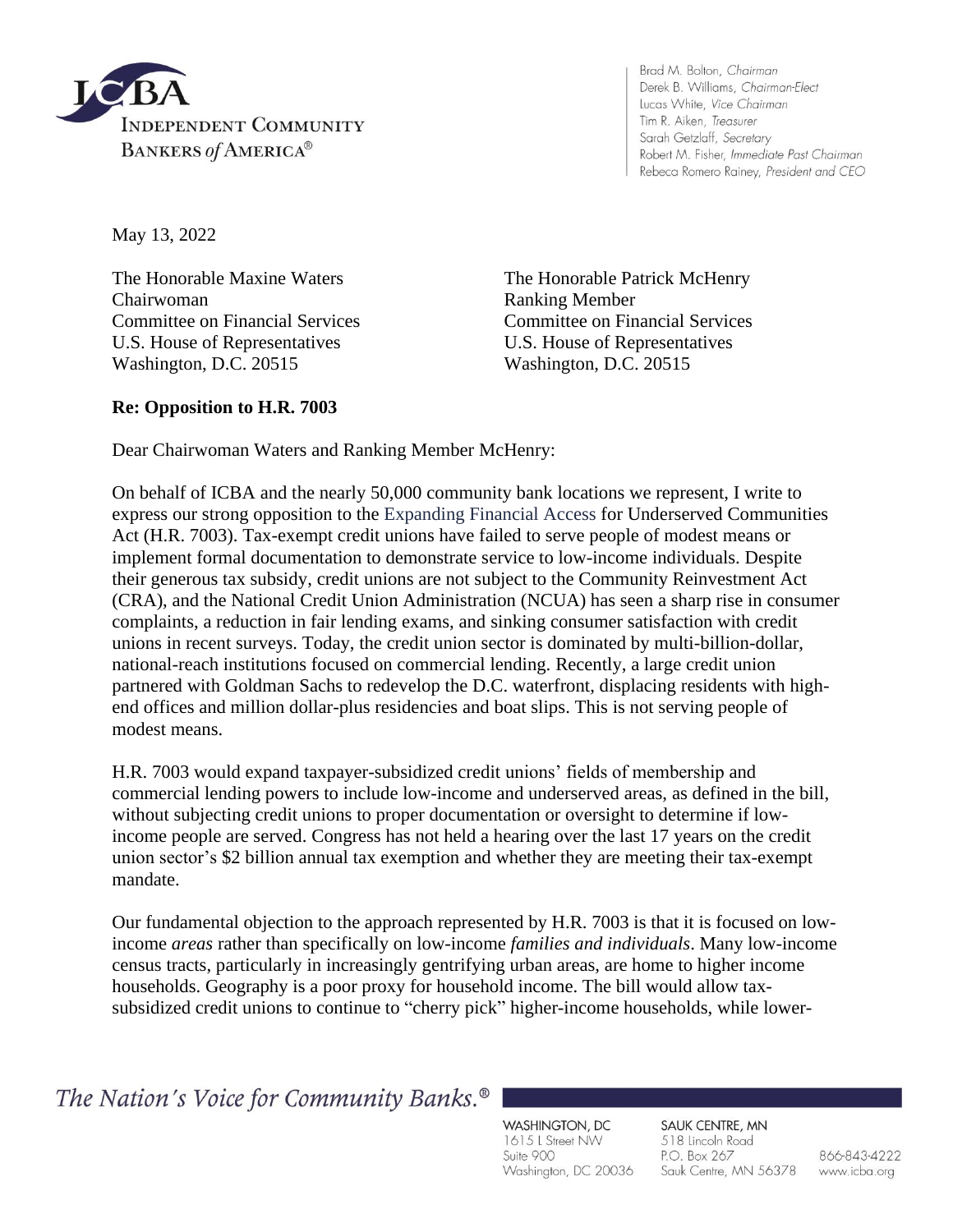income neighbors would be neglected, or their deposits used to fund lending to higher income consumers or commercial businesses.

We have little understanding of what populations are served by credit unions. A 2006 Government Accountability Office (GAO) report ("Greater Transparency Needed on Who Credit Unions Serve and on Senior Executive Compensation Arrangements") found that the National Credit Union Administration (NCUA) does not have adequate data to determine the extent of credit union service to underserved populations and should develop such data. (Eighteen years later, the NCUA has yet to address this GAO recommendation.) Notably, the GAO study also found that credit unions serve a lower proportion of low- and moderate-income households than banks.

H.R. 7003 represents a missed opportunity to ensure that credit unions are serving low-income populations and fulfilling their tax-exempt mission. It would give credit unions greater access to higher-income households as well as deposits of lower-income households, without ensuring that those deposits are reinvested in low-income communities. The NCUA must be held to account for ensuring that credit unions adhere to their mission. **ICBA reiterates our call for the Financial Services Committee to hold hearings on the NCUA's oversight and supervision of the credit union industry.** 

The NCUA does a poor job of consumer protection oversight. The agency's practices are not comparable to those of the banking regulators. For example, between 2013 and 2018, the number of NCUA fair lending exams and supervisory contacts decreased from 70 to 66. By contrast, every bank is examined for fair lending on a regular basis without exception on a 12-month or 18-month cycle, and every year the agencies conduct thousands of exams.

There is a high correlation of fair lending violations with low- and moderate-income areas. Without proper oversight, H.R. 7003 would not help the communities it intends to protect. Credit unions, as this committee knows, are not subject to the Community Reinvestment Act.

Finally, with respect to the commercial credit needs of lower-income communities, taxpaying community banks will continue to meet the needs of credit worthy businesses in all demographics. In addition, all "low-income credit unions" have unlimited commercial lending powers. H.R. 7003's further expansion of credit union commercial lending powers represents a further erosion of a tax-exempt charter designed to meet the *consumer* financial needs of lowand moderate-income households.

## The Nation's Voice for Community Banks.<sup>®</sup>

WASHINGTON, DC 1615 L Street NW Suite 900 Washington, DC 20036

SAUK CENTRE, MN 518 Lincoln Road P.O. Box 267 Sauk Centre, MN 56378

866-843-4222 www.icba.org